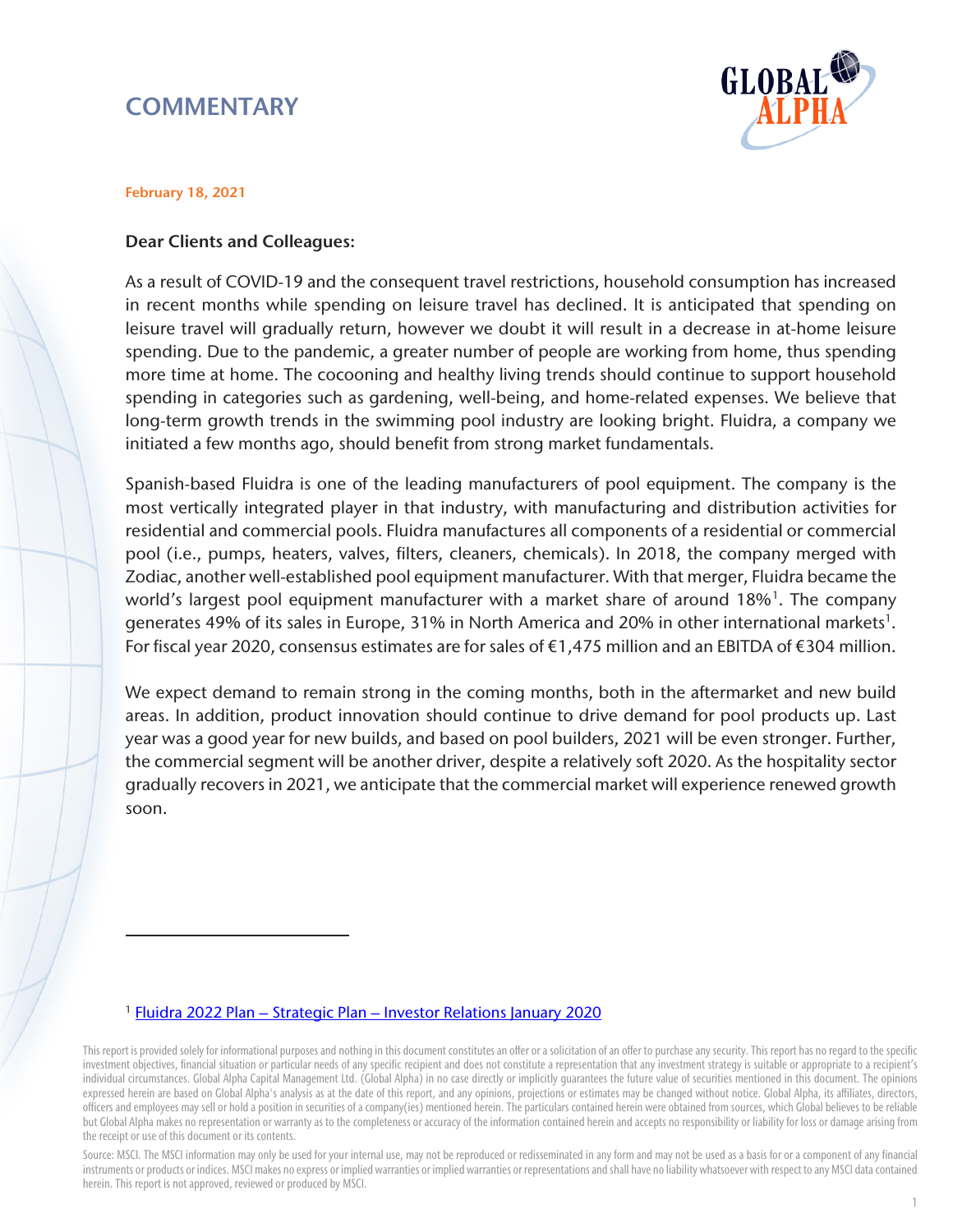# COMMENTARY CONT.



## Market size

- The market size for pool equipment is  $\epsilon$ 7.1 billion, growing at 4%-6% per annum. Growth will come from an increasing average ticket size, growth in the installed pool base as well as new build growth.
- The aftermarket represents about 73%, while new build is 21%.
- Regarding end markets, the residential pool market is 70%, the commercial pool market (hotels, spas, etc.) is 7%, pool water treatment is 14%, while other uses account for 9%.
- On average, the base of new pool installations grows by 325,000 units per annum.

## Growth strategy

- **Product development driven by innovation (e.g., energy efficiency products, Internet of** Things, sustainability, etc.).
- Growing the distribution network by signing new distributors.
- **Bolt-on acquisitions.**

#### **Strengths**

- Fluidra is the dominant player in pool equipment with a market share of 18%.
- Following the merger with Zodiac, Fluidra is well positioned in all market segments.
- Widespread global coverage with a strong distribution network.
- Broad diversification by products, geographies, and distributors.
- Management has delivered the balance sheet over the past two years and the company is now in a stronger financial position.
- Commercial and industrial synergies.
- **Ability to innovate.**

## **Opportunities**

- Environmental consideration and stronger demand for energy efficient products.
- The average basket value for pool equipment is expected to soar (e.g., variable speed pumps are 50% more expensive than single speed pumps).
- There is also a strong demand for better product functionality, such as connected devices (only 3% of existing pools are considered somewhat connected).
- Emergence of the middle class in developing countries would generate new demand. Global warming should support demand for pools.
- Housing activity and urbanization overall.
- The market is very fragmented and there are many small to medium companies that could be consolidated.

This report is provided solely for informational purposes and nothing in this document constitutes an offer or a solicitation of an offer to purchase any security. This report has no regard to the specific investment objectives, financial situation or particular needs of any specific recipient and does not constitute a representation that any investment strategy is suitable or appropriate to a recipient's individual circumstances. Global Alpha Capital Management Ltd. (Global Alpha) in no case directly or implicitly guarantees the future value of securities mentioned in this document. The opinions expressed herein are based on Global Alpha's analysis as at the date of this report, and any opinions, projections or estimates may be changed without notice. Global Alpha, its affiliates, directors, officers and employees may sell or hold a position in securities of a company(ies) mentioned herein. The particulars contained herein were obtained from sources, which Global believes to be reliable but Global Alpha makes no representation or warranty as to the completeness or accuracy of the information contained herein and accepts no responsibility or liability for loss or damage arising from the receipt or use of this document or its contents.

Source: MSCI. The MSCI information may only be used for your internal use, may not be reproduced or redisseminated in any form and may not be used as a basis for or a component of any financial instruments or products or indices. MSCI makes no express or implied warranties or implied warranties or representations and shall have no liability whatsoever with respect to any MSCI data contained herein. This report is not approved, reviewed or produced by MSCI.